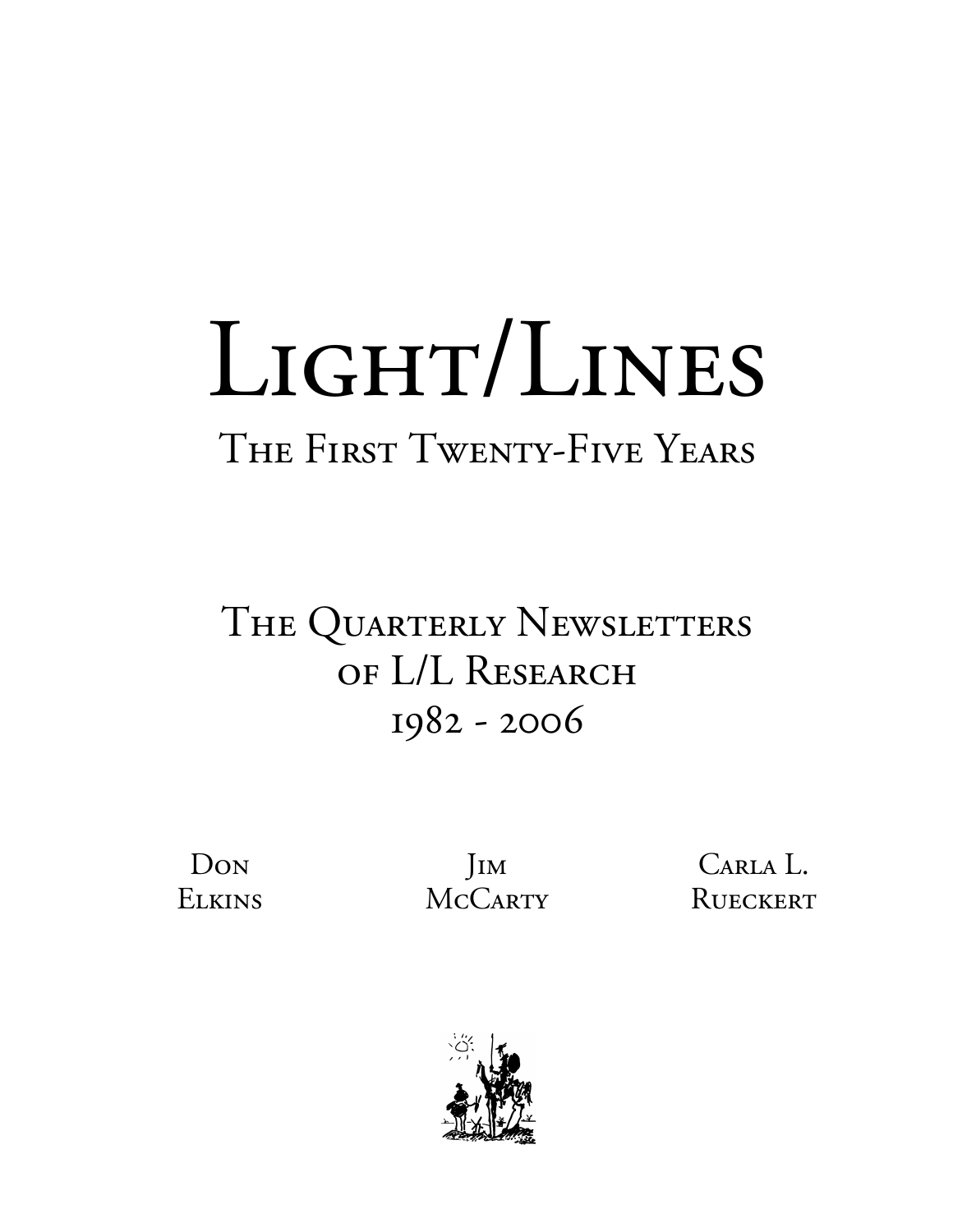Copyright © 2009 L/L Research

All rights reserved. No part of this book may be reproduced or used in any form or by any means—graphic, electronic or mechanical, including photocopying or information storage and retrieval systems—without written permission from the copyright holder.

ISBN: 978-0-945007-26-5

Published by L/L Research Box 5195 Louisville, Kentucky 40255-0195

E-mail: contact@llresearch.org www.llresearch.org

About the cover photo: (Jim McCarty) *"In the cover photo I am transcribing a channeled session from the Ra contact while our Himalayan kitten, Chocolate Bar, keeps me company. This electric typewriter is the same one I*  used to type up the first dozen or more issues of the Light/Lines Newsletter. I had to switch to using a computer *eventually, since stores stopped repairing typewriters and selling typewriter ribbons and carbon paper."*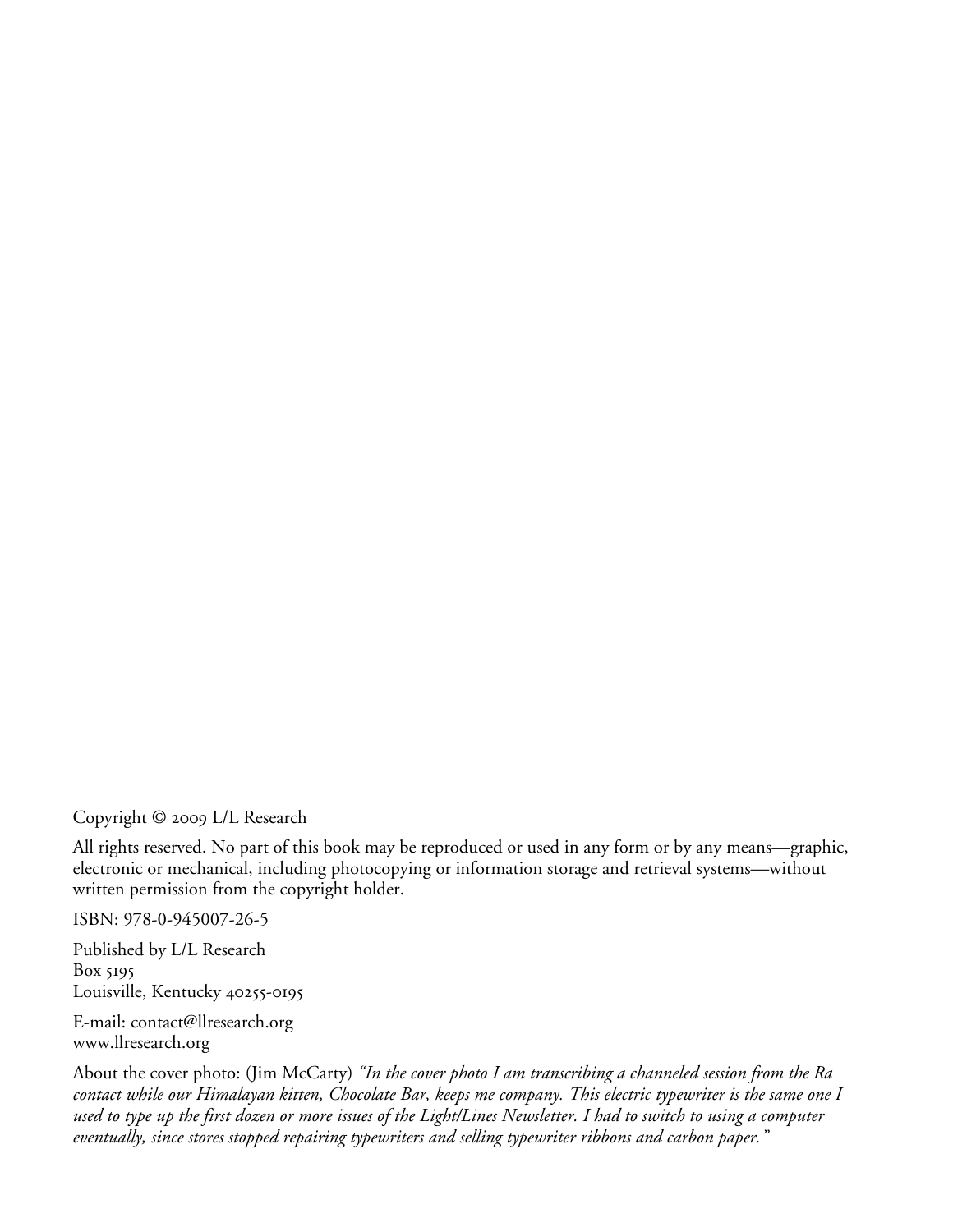#### DEDICATION

To Ian and Romi with infinite love, light and thanks.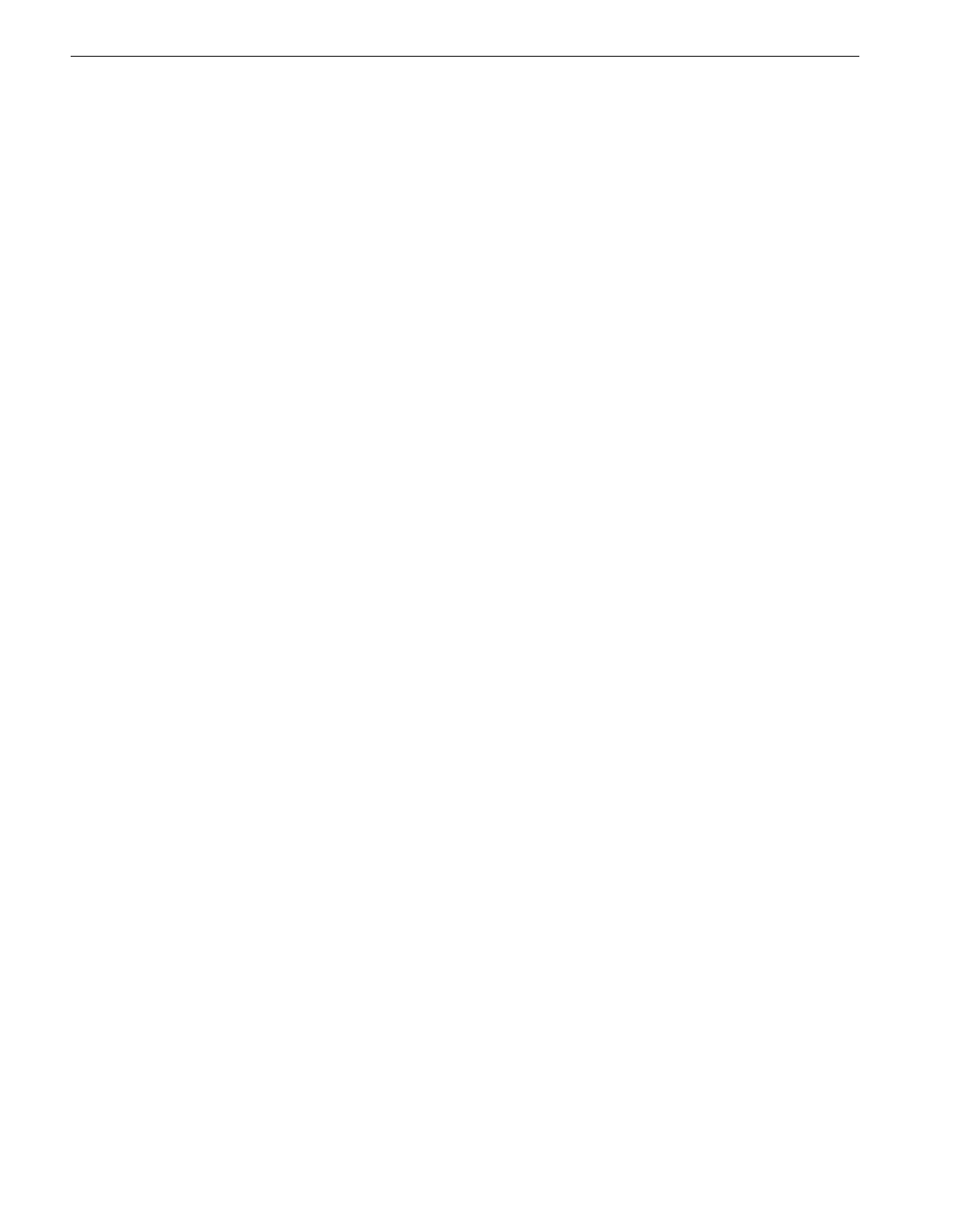### Table of Contents

| Love                                                                         |  |
|------------------------------------------------------------------------------|--|
| Free Will                                                                    |  |
| What Is The Confederation Of Planets In The Service Of The Infinite Creator? |  |
| Laughter                                                                     |  |
|                                                                              |  |
| Earth Changes And The New Age                                                |  |
| Endurance                                                                    |  |
| Abundance                                                                    |  |
| The Choice                                                                   |  |
|                                                                              |  |
| Responsibility                                                               |  |
| The Banquet                                                                  |  |
| Love                                                                         |  |
|                                                                              |  |
| Christmas                                                                    |  |
| Seize The Opportunity                                                        |  |
| <b>Christ Consciousness</b>                                                  |  |
| You Are Love                                                                 |  |
| Cycles<br>The Flame                                                          |  |
| Adonai                                                                       |  |
|                                                                              |  |
|                                                                              |  |
| Spiritual Community<br>Freedom Of Love                                       |  |
| What Do You Desire?                                                          |  |
| <b>Helping Others</b>                                                        |  |
|                                                                              |  |
| The Door                                                                     |  |
| The Peace-Filled Fool                                                        |  |
| The Narrow Way                                                               |  |
| <b>Troubles And Treasures</b>                                                |  |
|                                                                              |  |
| Discipline                                                                   |  |
| The Whirlwind                                                                |  |
| Security                                                                     |  |
| The Rainbow Being                                                            |  |
|                                                                              |  |
| Gifts                                                                        |  |
| Your Source                                                                  |  |
| The Veil                                                                     |  |
| The Fabric Of The Moment                                                     |  |
| The Words Of Silence                                                         |  |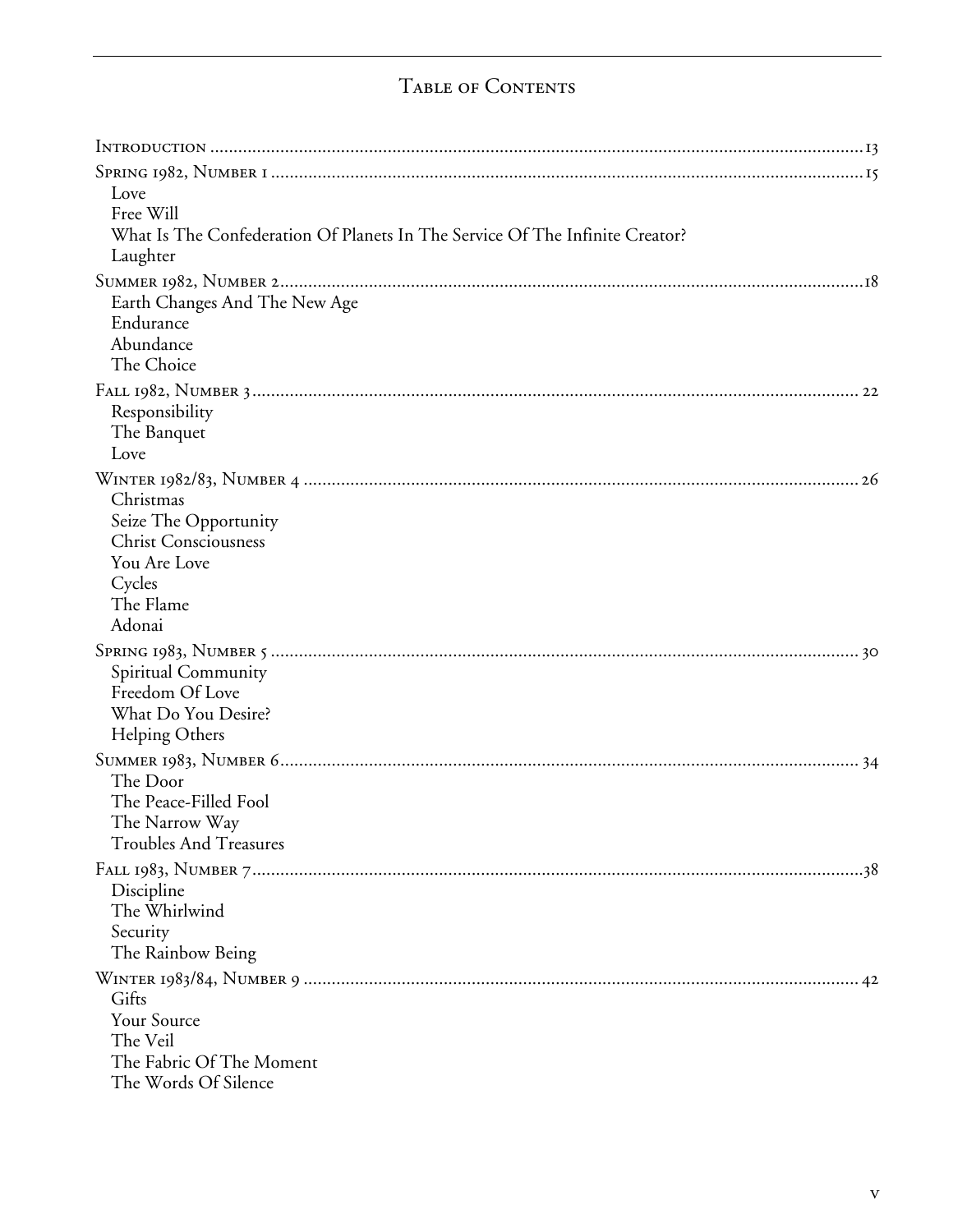| When The Moment Comes<br>The Human Hologram<br>The Carnival<br>Words<br>When Difficulty Surrounds You<br>Blessings |  |
|--------------------------------------------------------------------------------------------------------------------|--|
| The Thought Of Love<br>When Does The Journey End?<br>Whom Do You See?                                              |  |
| The Crystal Being<br>Who Are You?<br>Your Spiritual Eye<br>Your Light<br>Service                                   |  |
| In Memoriam                                                                                                        |  |
| Spiritual Gold<br>Transformation<br>Spiritual Responsibility<br>This Eternal Moment                                |  |
| The Fruits Of Meditation<br>Why The Creation?<br>The Question                                                      |  |
| Earth Changes<br>You Are Correct<br>You Are The Journey                                                            |  |
| The Deeps Of Love<br>Being Broken<br>The Inner Environment<br>The New Birth                                        |  |
| To Love One Another<br>What Is Guilt?<br>Blessings                                                                 |  |
| You Are A Channel<br>The Nature Of Things<br>Too Many Clothes                                                      |  |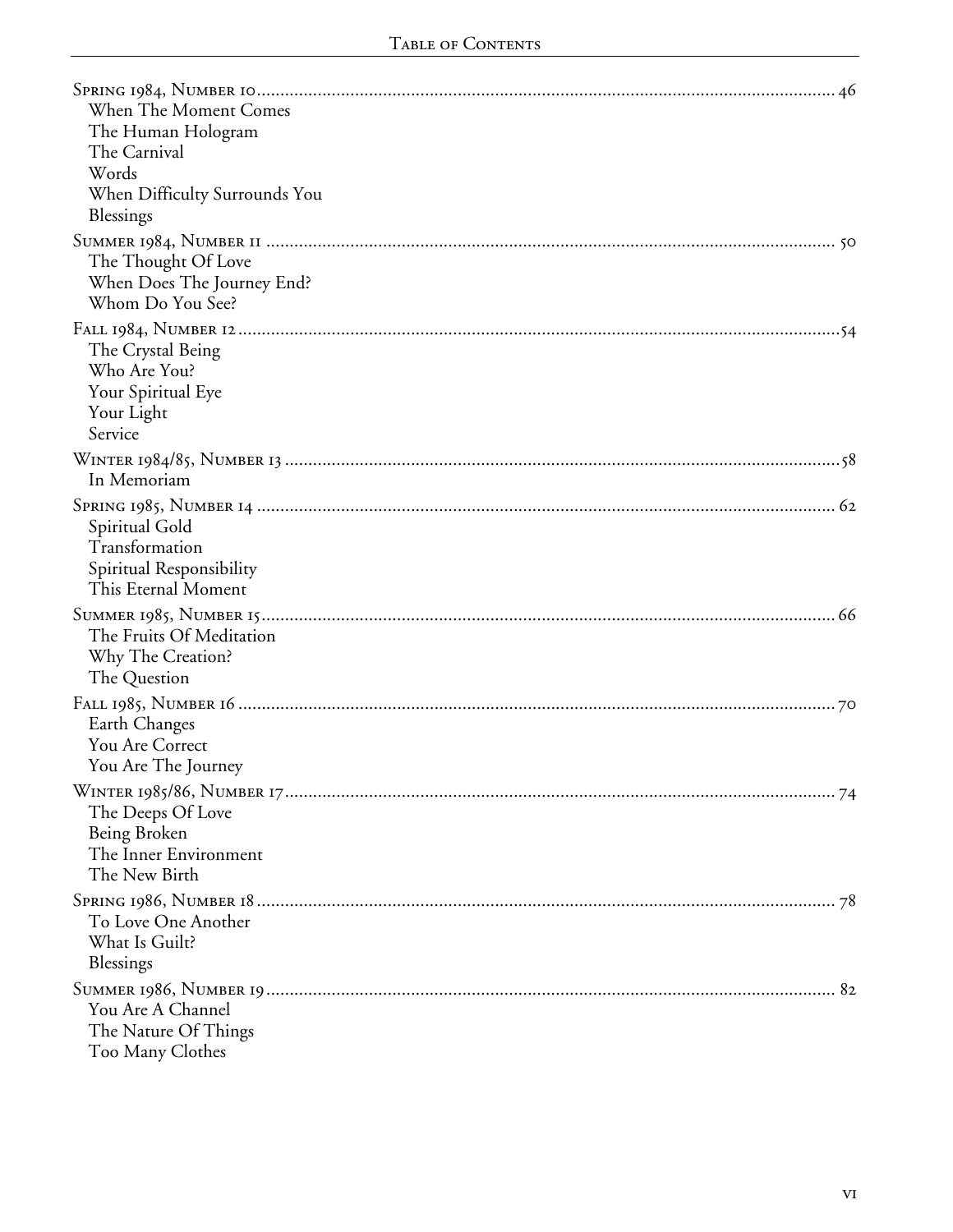| The Use Of Despair<br>Time, Space, And Evolution                                                           |  |
|------------------------------------------------------------------------------------------------------------|--|
| Sticking Together Or Coming Apart<br>Balancing The Use Of Will With Surrender                              |  |
| Karma And Grace<br>Money And Spirituality<br>Discomfort And Wisdom                                         |  |
| Joy<br>The Life, The Work, And The Illusion                                                                |  |
| Meditation: Focus And Distraction<br>Adam And Eve As Archetypes<br>Perspective                             |  |
| Enlightenment<br>The Perfect Life                                                                          |  |
| Channeling<br>Transfigured By Joy                                                                          |  |
| The Higher Self<br>Nuclear War<br>Calenda                                                                  |  |
| The Choice<br><b>Confusion And Meditation</b><br>The Contribution Of Flesh                                 |  |
| Channeling And Challenging<br>Being And Doing<br><b>Joy And Sorrow</b>                                     |  |
| The Gates Of Your Heart<br>Passion                                                                         |  |
| Darkness And Times Of Transformation<br>Disappointment And Failure<br>Meditation, Sacrifice And Experience |  |
| Old And New Mythologies<br>Hope And Faith                                                                  |  |
| On Being And Becoming                                                                                      |  |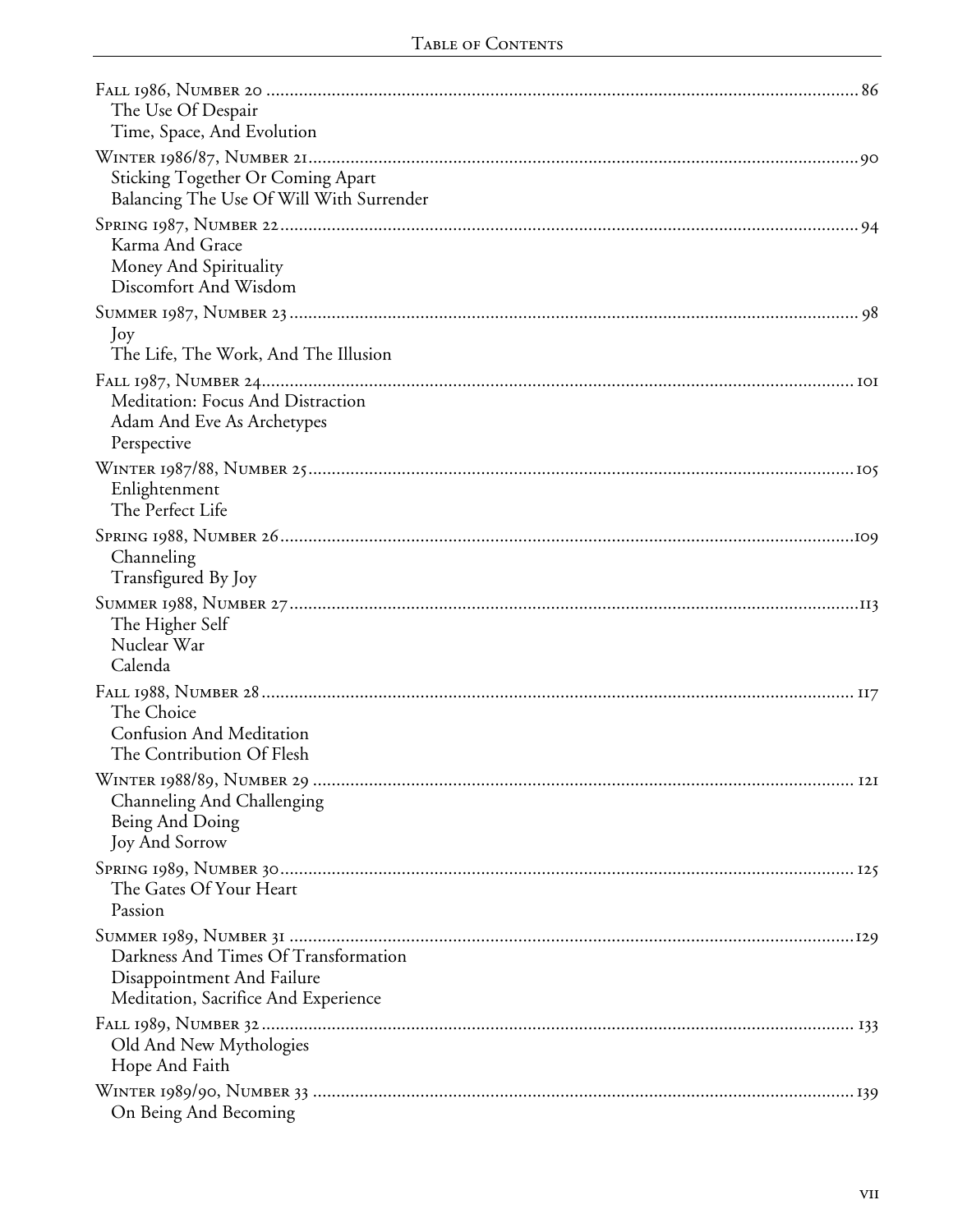| The Nature Of Suffering                                                                               |
|-------------------------------------------------------------------------------------------------------|
| How To Find Your Gifts                                                                                |
| Positive And Negative Ufo Contacts                                                                    |
| What If Healings Don't Work?                                                                          |
| The Mind Of The Seeker                                                                                |
| The Choices We Make                                                                                   |
| The Power Of Faith And Will                                                                           |
| How To Know The Creator                                                                               |
| <b>Temptations For Channels</b>                                                                       |
| Contacting The Higher Self                                                                            |
| How We Change Amidst Confusion                                                                        |
| The Purpose Of Worship<br>Flyer from Barbara Brodsky<br>The Journey; Durham, NC; Fall, 1990 (Excerpt) |
| What Is Our Spirit And Our Soul?                                                                      |
| The Voices Within Us                                                                                  |
| Accepting The Unacceptable                                                                            |
| Spiritual Burnout                                                                                     |
| Free Will And Spiritual Evolution                                                                     |
| How To Deal With Psychic Attack                                                                       |
| Worry And Prayer                                                                                      |
| <b>Balancing Distortions</b>                                                                          |
| Who Am I?                                                                                             |
| The Spiritual Peace Corps                                                                             |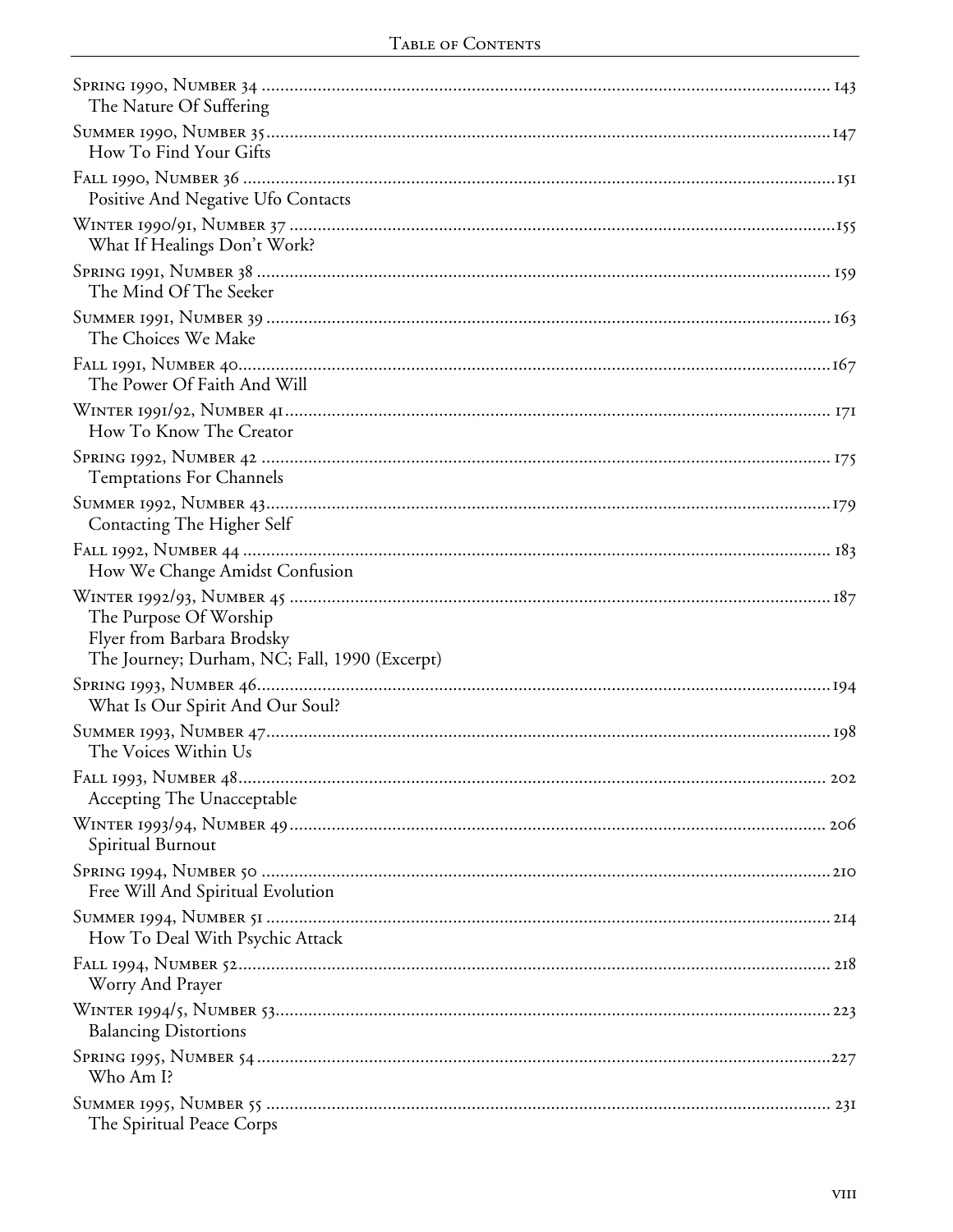| Why We Repeat Lessons                                                   |  |
|-------------------------------------------------------------------------|--|
| Peace And Preincarnative Choices                                        |  |
| Sexuality And Spirituality                                              |  |
| The Pathless Path                                                       |  |
| Anger And Sorrow<br>Exile On Earth                                      |  |
| Time To Do Our Work                                                     |  |
| Dealing With Negativity                                                 |  |
| Awakening To One's Spiritual Identity<br>What Is The Personality Shell? |  |
| Have Faith In Your Learning Process                                     |  |
| Your Service Is Inevitable                                              |  |
| Guides And Guidance                                                     |  |
| Dealing With Change And Suffering                                       |  |
| How Can We Live From The Open Heart?                                    |  |
| Spiritual Pride                                                         |  |
| Working With Your Guilt                                                 |  |
| Finding The Heart Of Our Being                                          |  |
| Making The Choice Of Polarity                                           |  |
| Looking In The Mirror                                                   |  |
| How To Seek Your Guidance                                               |  |
| Clearing Our Communication                                              |  |
| The Power Of Gratitude                                                  |  |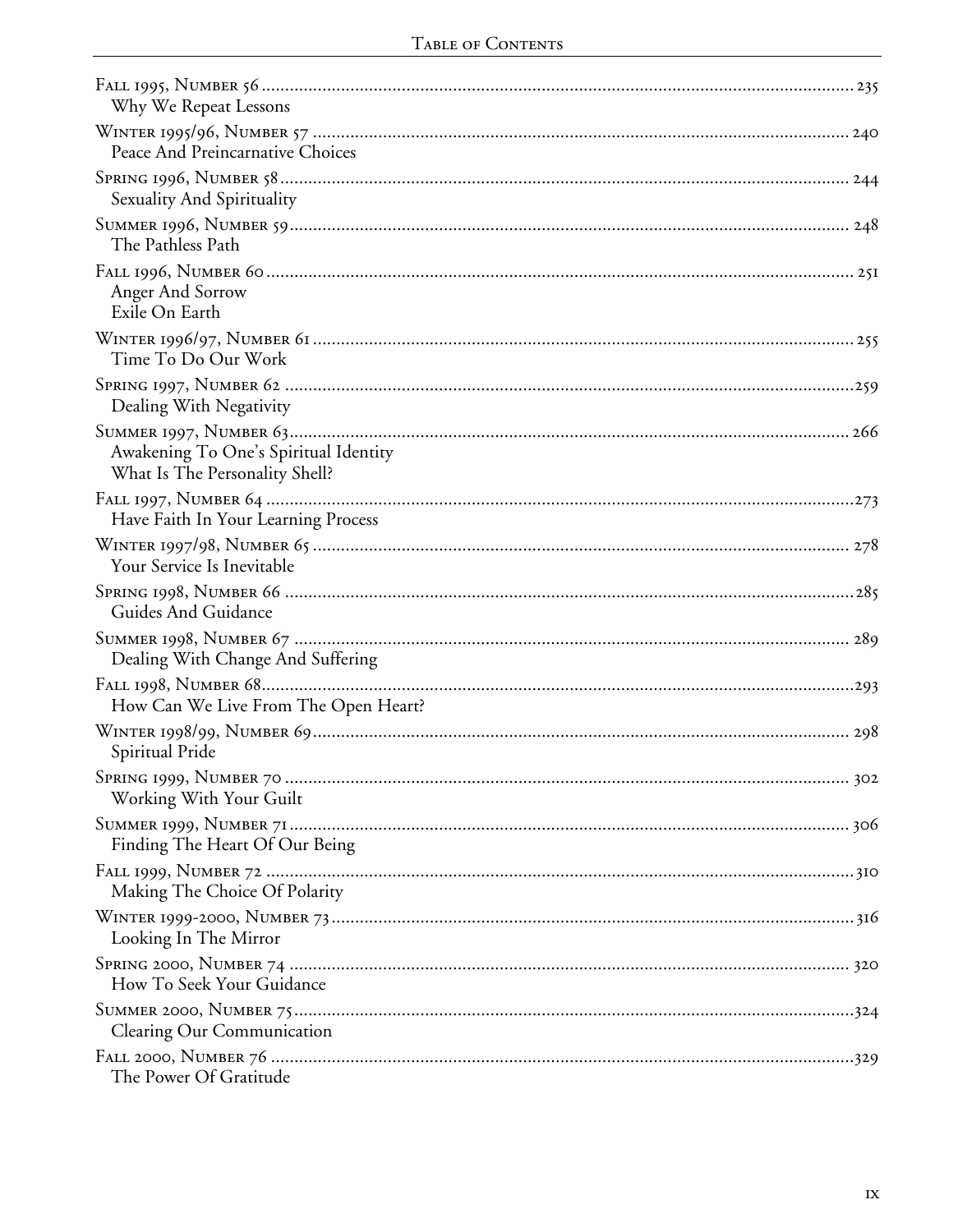| The Chosen<br>Spiritual Weariness        |
|------------------------------------------|
| Sex And The Single Seeker                |
| A Message To Wanderers                   |
| $9 - 11$                                 |
| A Nation Of Priests<br>Harvest Of Love   |
| Why We Go To War                         |
| Self-Doubt                               |
| Emotions, Part 1<br>Emotions, Part 2     |
| War And The Light<br>War And Inner Peace |
| The Voyager                              |
| The Riches Of The Shadow Side            |
| Where The Self Meets The Process         |
| <b>Working With Emotions</b>             |
| Learning To Dance With Gaia              |
| Love, Fear And Creation                  |
| Guidance                                 |
| Change, Renewal And Letting Go           |
| Pitfalls Of The Path                     |
| A Pathway For The Will                   |
| The Dawning Of This New Day              |
| The Holy Spirit And The Higher Self      |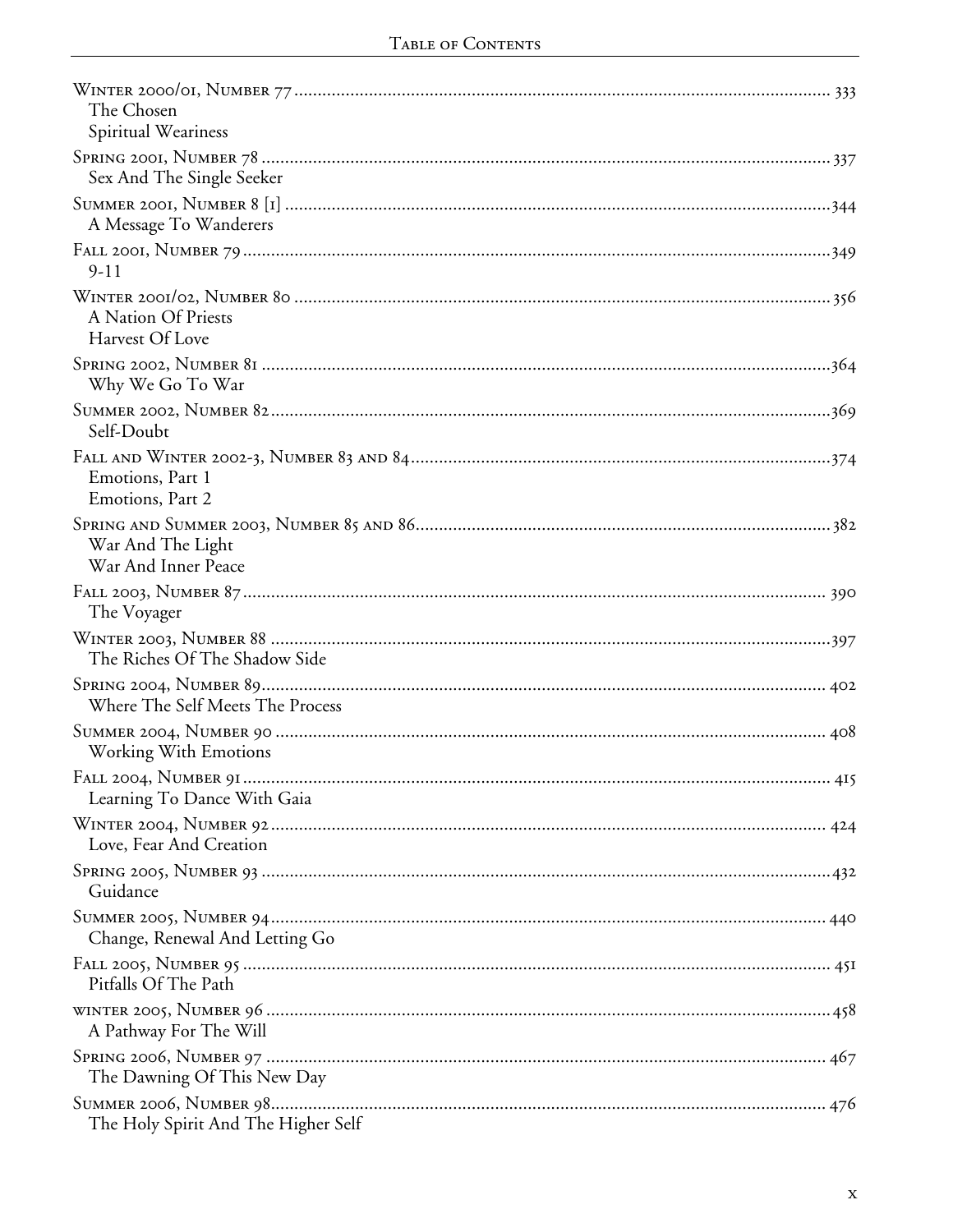| The Progress Towards Perfection |  |
|---------------------------------|--|
| The World Waking Up To Love     |  |
|                                 |  |